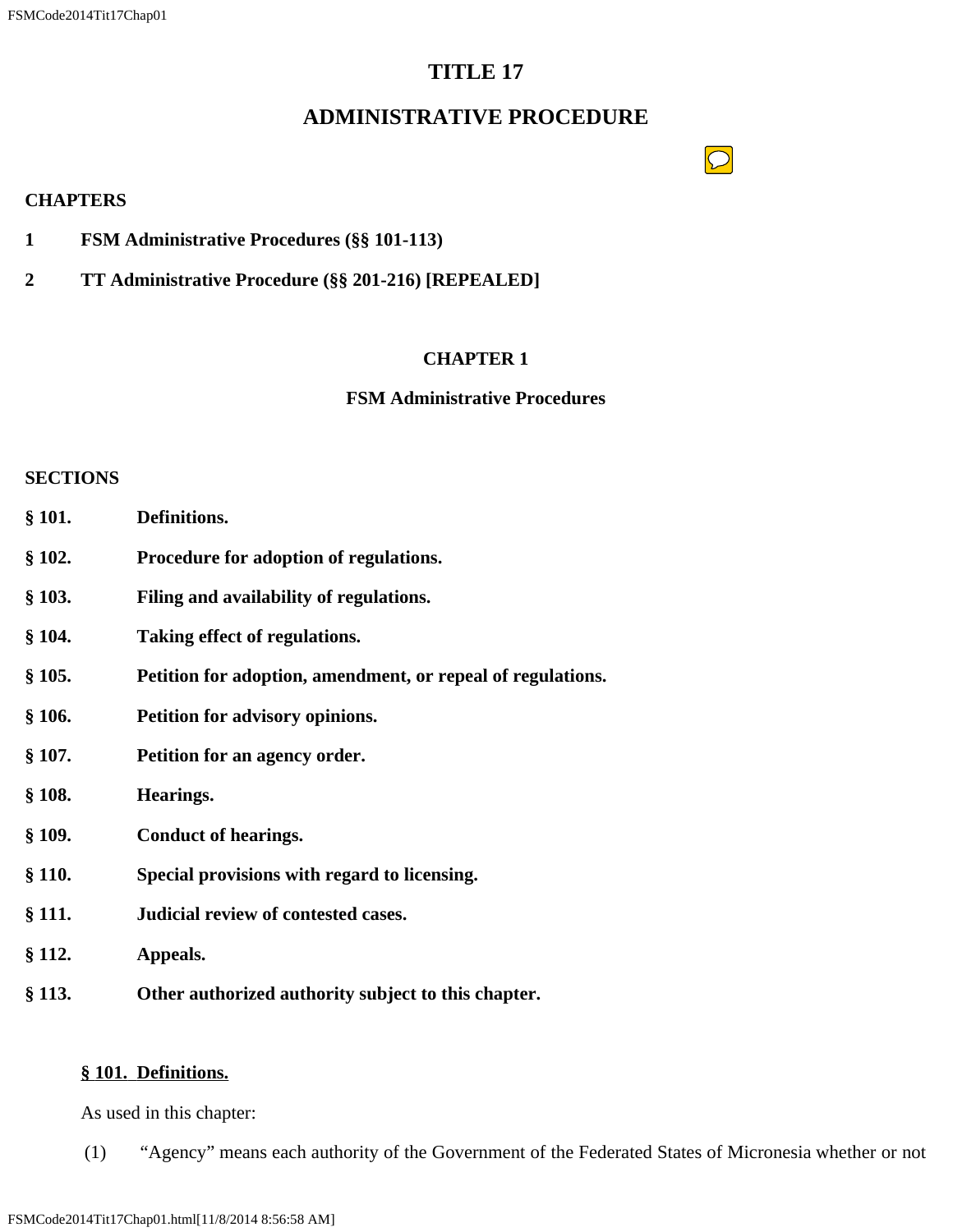it is within or subject to review by another agency, but does not include:

- (a) the Congress of the Federated States of Micronesia; or
- (b) the courts of the Federated States of Micronesia; or
- (c) the Micronesian Maritime Authority.

 (2) "Agency action" includes the whole or part of an agency regulation, order, decision, license, sanction, relief, or the equivalent or denial thereof, or a failure to act.

 (3) "Hearing officer" means the administrative official authorized to conduct a hearing pursuant to section 108 of this chapter.

 (4) "License" includes the whole or part of any agency permit, certificate, approval, registration, charter, or similar form of permission required by law, but does not include a license required solely for revenue purposes.

 (5) "Licensing" includes the agency process respecting the grant, denial, renewal, revocation, suspension, annulment, withdrawal, limitation, amendment, modification, or condition of a license.

"Order" means the whole or part of a final disposition, whether affirmative, negative, injunctive, or declaratory in form, of an agency in a matter.

 (7) "Party" means each person or agency named or admitted as a party, or properly seeking and entitled as of right to be admitted as a party, to an agency proceeding.

 (8) "Person" means an individual, partnership, corporation, association, clan, lineage, State or local Government, or public or private organization of any character other than an agency.

 (9) "Regulation" means each agency statement of general applicability that establishes policy, implements, interprets, or prescribes law, or describes the organization, procedure, or practice requirements of any agency and which has the force and effect of law. The term includes the amendment or repeal of a prior regulation.

(10) "Regulation making" means the process for formulating, amending, or repealing a regulation.

- (11) "Relief" includes the whole or a part of an agency:
	- (a) grant of money, assistance, license, authority, exemption, exception, privilege, or remedy;
	- (b) recognition of a claim, right, immunity, privilege, exemption, or exception; or
	- (c) taking of other action on the application or petition of, and beneficial to, a person.
- (12) "Sanction" includes the whole or a part of an agency:
	- (a) prohibition, requirement, limitation, or other condition affecting the freedom of a person;
	- (b) withholding or denial of relief;
	- (c) imposition of penalty or fine;
	- (d) destruction, taking, seizure, or withholding of property;
	- (e) assessment of damages, reimbursement, restitution, compensation, costs, charges, or fees;
	- (f) revocation, modification, or suspension of a license; or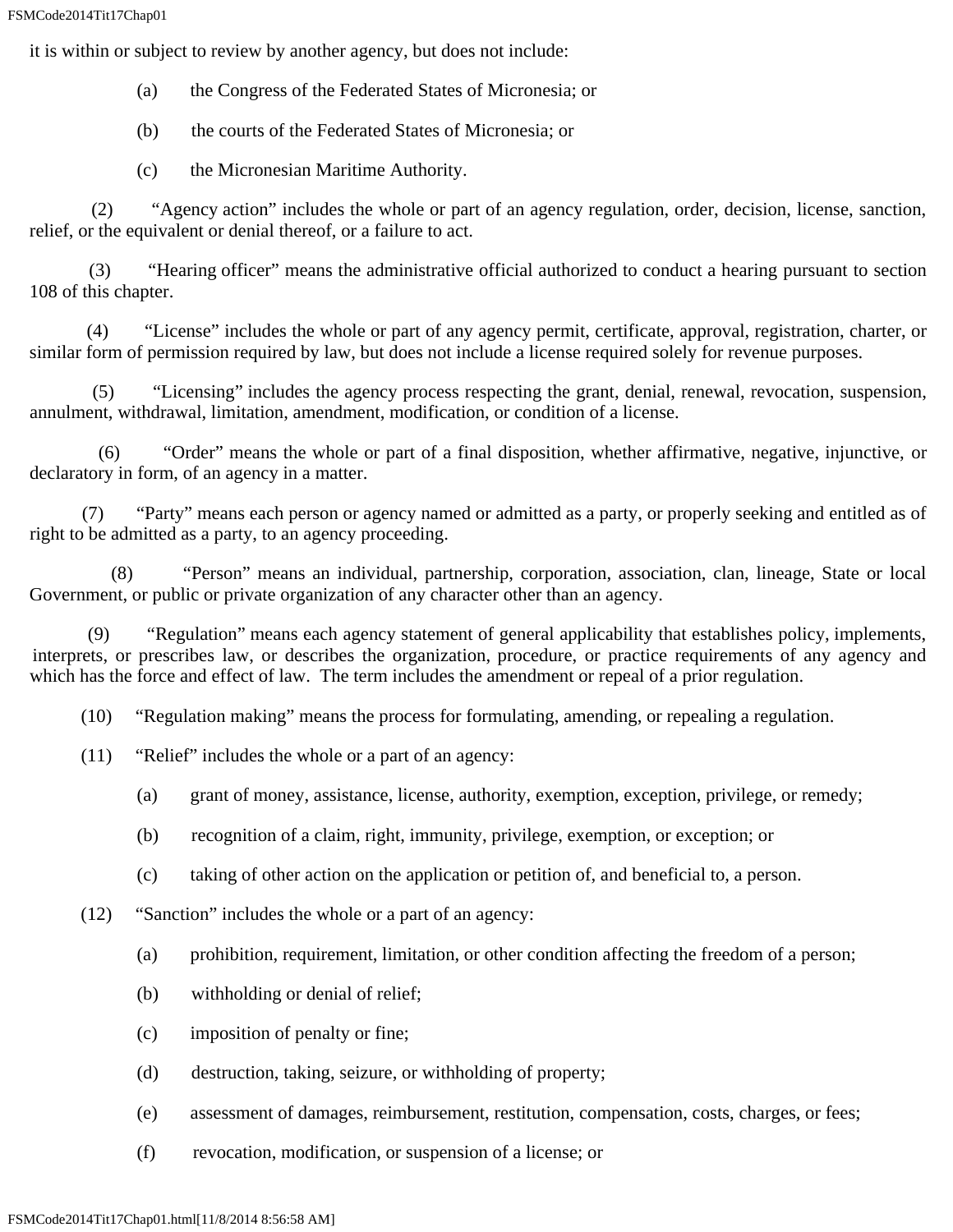(g) taking other compulsory or restrictive action.

**Source:** PL 1-150 § 1; PL 7-92 § 1.

**Cross-reference:** The statutory provisions on the President and the Executive are found in title 2 of this code. The statutory provisions on the Congress of the Federated States of Micronesia are found in title 3 of this code. The statutory provisions on the FSM Supreme Court and the Judiciary are found in title 4 of this code.

The website of the FSM National Government contains announcements, press releases, news, forms, and other information on the National Government at [http://fsmgov.org](http://fsmgov.org/).

The FSM Supreme Court website contains court decisions, rules, calendars, and other information of the court, the Constitution, the code of the Federated States of Micronesia, and other legal resource information at<http://www.fsmsupremecourt.org/>.

The official website of the Congress of the Federated States of Micronesia contains the public laws enacted by the Congress, sessions, committee hearings, rules, and other Congressional information at <http://www.fsmcongress.fm/>.

#### **Case annotations:**

#### **Administrative Law—Administrative Procedure Act**

FSM Supreme Court finds within Administrative Procedures Act, 17 F.S.M.C. §§ 101-113, the necessary flexibility to expedite review of an administrative proceeding. *Olter v. National Election Comm'r*, 3 FSM R. 123, 128 (App. 1987).

While the naked right to legislate may not be delegated, the power to enforce legislation and to enlarge on standards defined in a statute can be delegated if the statute contains reasonable guidance and reasonable definition of the standards to be employed and the matter that is to be regulated. In order for the delegation of legislative authority to pass constitutional muster, there must be a delineation of policy, a designation of the agency to implement it, and a statement of the outer boundaries of the authority delegated. *Sigrah v. Speaker*, 11 FSM R. 258, 261 (Kos. S. Ct. Tr. 2002).

If the legislative body has given to administrative officials the power to bring about the result legislated, rather then the power to legislate the result, then there is no unconstitutional delegation of legislative power. A proper delegation of legislative power may be made to an official within the executive branch. *Sigrah v. Speaker*, 11 FSM R. 258, 261 (Kos. S. Ct. Tr. 2002).

The Legislature may make a delegation of power to specified officials, or administrative agencies within the executive branch. This necessarily includes the Governor, and such a delegation is appropriate because a proper, limited delegation of power confers on the delegatee the power to bring about a result that has already been legislated. *Sigrah v. Speaker*, 11 FSM R. 258, 261 (Kos. S. Ct. Tr. 2002).

Where there is a conflict between a statute of general application to numerous agencies or situations, such as the APA, and a statute specifically aimed at a particular agency or procedure, such as the National Election Code, the more particularized provision will prevail. This rule is based upon recognition that the legislative body, in enacting the law of specific application, is better focused and speaks more directly to the affected agency and procedure. *Olter v. National Election Comm'r*, 3 FSM R. 123, 129 (App. 1987).

In administrative law in regard to controversies in which the same parties and the same subject matter are involved, when two or more tribunals have concurrent jurisdiction, the tribunal first assuming jurisdiction retains it to the exclusion of all other tribunals in which the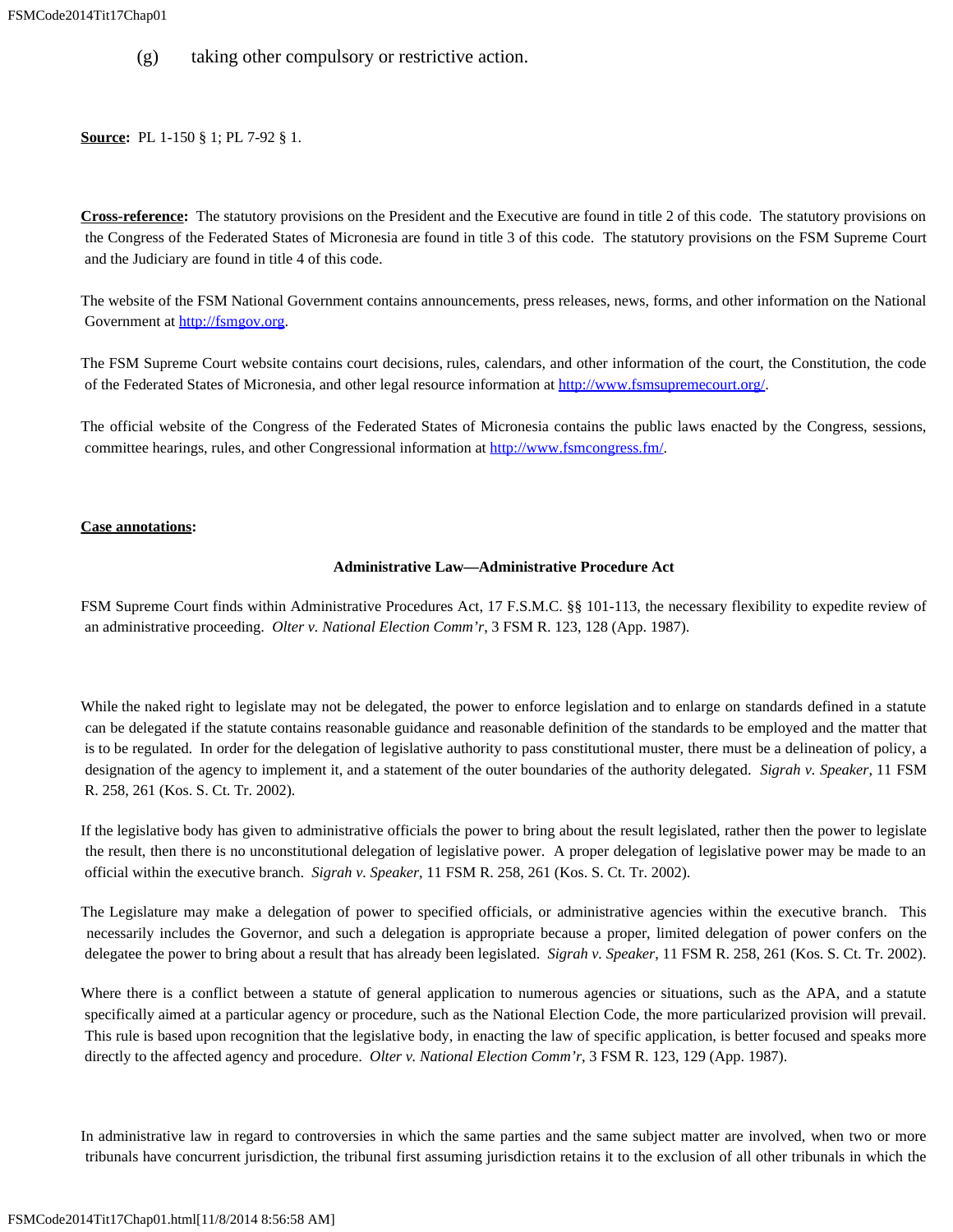proceeding might have been initiated. Mark v. Chuuk, 8 FSM R. 582, 583-84 (Chk. S. Ct. Tr. 1998).

For elections, the timing provisions of the National Election Code prevail over any conflicting timing set out in the APA. *Olter v. National Election Comm'r*, 3 FSM R. 123, 129 (App. 1987).

The fact that some provisions of the APA are overridden by the National Election Code does not constitute either an explicit or implicit statement that the judicial review provisions of the APA are partially or wholly inapplicable to appeals from decisions of the commissioner. The APA is not an all or nothing statute. That the APA's timing provisions do not apply to recount petitions does not mean the APA's judicial review provisions are inapplicable to appeals from denial of such petitions. *Olter v. National Election Comm'r*, 3 FSM R. 123, 130 (App. 1987).

The APA enacted by the Congress of the Federated States of Micronesia is quite similar to the United States Administrative Procedure Act, but differs in that the FSM's APA imposes more affirmative obligations and requires the court to make its own factual determinations. *Olter v. National Election Comm'r*, 3 FSM R. 123, 131 (App. 1987).

Decision by Secretary denying applicant a permit to practice law in Yap is an agency decision within the provisions of the Administrative Procedures Act. *Michelsen v. FSM*, 5 FSM R. 249, 253 (App. 1991).

Since the denial of the application resulted in a decrease in the availability of legal services in Yap and since the Secretary did not properly weigh the extent to which the application would contribute to the constitutional policy of making legal services available to the citizens of the FSM, the denial of the foreign investment permit to practice law in Yap was unwarranted by the facts in the record and therefore unlawful. *Michelsen v. FSM*, 5 FSM R. 249, 256 (App. 1991).

### **§ 102. Procedure for adoption of regulations.**

(1) Prior to adoption, amendment, or repeal of any regulation, the agency shall:

 (a) publish notice of its intended action for at least 30 days by posting copies of the proposed regulation in convenient public places in the State capitals including at least the principal National Government office in each State, each State Governor's office, the office of the clerk of courts of the State and National courts and in each State capital post office. The notice shall include:

 (i) a statement of either the terms or substance of the proposed regulation or a description of the subjects and issues involved;

(ii) reference to the authorities under which the action is proposed;

 (iii) the time when, the place where, and the manner in which interested persons may present their views thereon; and

(iv) the proposed effective date;

 (b) communicate the general nature of the proposed regulations and the place where the regulations are available for review by radio announcements in each State in English and in the language or languages of the State;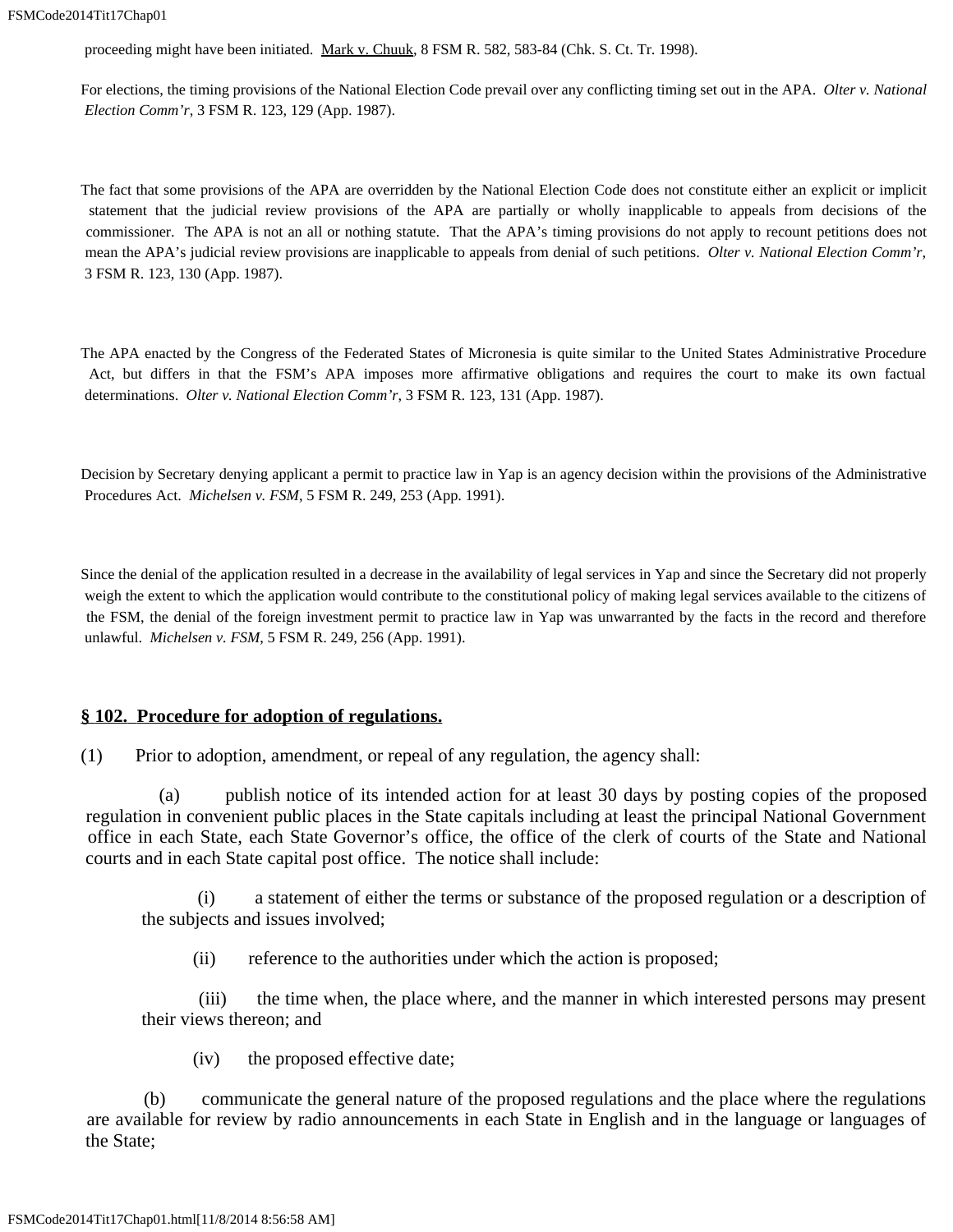(c) transmit copies of the proposed regulations to the Speaker of the Congress, to the chairman of each standing committee thereof, and to the Legislative Counsel;

 (d) afford all interested persons reasonable opportunity to submit data, views, or arguments, in writing. In all proceedings under this section, an opportunity for an oral hearing must be granted if requested by the Congress of the Federated States of Micronesia or a committee thereof, a Government subdivision or agency, or a State or local government. Hearings afforded pursuant to this provision shall be conducted in accordance with section 108 of this chapter. The agency shall consider fully all written and oral submissions respecting the proposed regulation.

 (2) If the President, or in his absence, the Vice President, finds that the public interest so requires, or that an imminent peril to the public health, safety, or welfare requires adoption of a regulation upon fewer than 30 days' notice, and states in writing his reasons for that finding, an emergency regulation may be adopted without prior notice or hearing upon any abbreviated notice and hearing that is found to be practicable. The regulation may be effective for a period of not longer than 120 days, but the adoption of an identical regulation under subsection (1) of this section is not precluded.

 (3) Regulations must be adopted in compliance with this section. A judicial challenge on the basis of noncompliance with the procedural requirements of this section must be commenced within one year from the effective date of the regulation, unless good cause is shown justifying an inability to bring the action timely.

**Source:** PL 1-150 § 2; PL 7-92 § 2; PL 11-74 § 1, modified.

**Cross-reference:** The statutory provisions on the President and the Executive are found in title 2 of this code. The statutory provisions on the FSM Congress and the Legislative are found in title 3 of this code. The statutory provisions on the FSM Supreme Court and the Judiciary are found in title 4 of this code. The statutory provisions on Judicial Procedures are found in title 6 of this code.

**Case annotations:** When the state has held a hearing and solicited comments before adopting the regulations and when the defects the plaintiffs complain of in the regulations are not ripe for court decision and are of the type that are more properly addressed through state administrative action, the injury is a speculative one, especially when the plaintiffs have not demonstrated any attempt to apply for a license under the regulations. If the plaintiffs apply for a license and are denied, they may pursue remedies through the state administrative procedures act. *Nagata v. Pohnpei*, 11 FSM R. 417, 418 (Pon. 2003).

### **§ 103. Filing and availability of regulations.**

 (1) Within ten days of adoption pursuant to the provisions of section 102 of this chapter, each agency shall file in the Office of the Registrar of Corporations, the office of each State Governor, and with the Clerks of Court of both the State and National courts, a certified copy of each regulation adopted by it, including all temporary and emergency regulations, all final adopted regulations, and all regulations existing on the effective date of this chapter. Each agency shall also provide a certified copy of each regulation adopted by it to the Speaker of the Congress, to the chairman of each standing committee thereof, and to the Legislative Counsel within ten days of its adoption.

 (2) The Registrar of Corporations and the Clerk and assistant clerks of the Supreme Court shall keep a permanent register of regulations open to public inspection. Each such official shall provide, promptly upon request to him, copies of all regulations requested. Copies shall be provided without charge to agencies and officials of the National and State Governments and to other persons at reasonable prices to cover costs of copying and postage.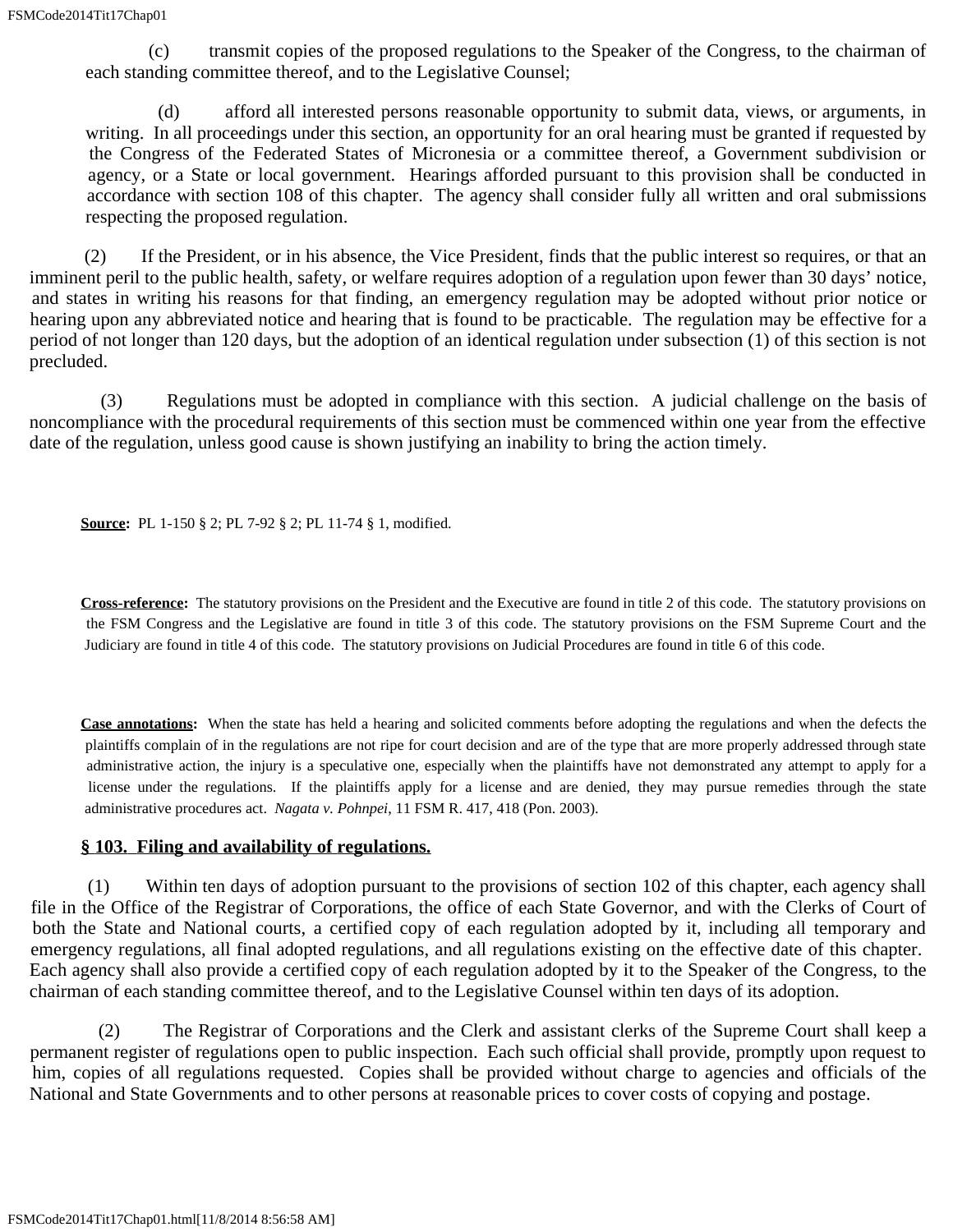**Source:** PL 1-150 § 3; PL 7-92 § 3; PL 11-74 § 2.

**Cross-reference:** The statutory provisions on the FSM Congress and the Legislative are found in title 3 of this code. The statutory provisions on the FSM Supreme Court and the Judiciary are found in title 4 of this code. The statutory provisions on Judicial Procedures are found in title 6 of this code.

**Case annotations:** Regulations do not come into effect when they have not been filed with the Registrar of Corporations. Regulations cannot extend or limit the reach of the statute that authorizes it. *Braiel v. National Election Dir.*, 9 FSM R. 133, 138 (App. 1999).

#### **§ 104. Taking effect of regulations.**

 Each regulation hereafter adopted is effective ten days after compliance with subsection (1) of section 102 of this chapter, except that:

(1) if a later date is required by a statute or specified in the regulation, the later date is the effective date;

 (2) subject to applicable statutory provisions, an emergency regulation becomes effective immediately upon filing with the Registrar of Corporations, and the mailing, under registered cover, of copies thereof to the Speaker of the Congress, the chairman of each standing committee of Congress, the Legislative Counsel of Congress, each of the State Governors, and Clerks of Court in the Federated States, or at such later date as the regulation may provide. The President's statement setting forth the circumstances which necessitated the emergency regulation shall be filed with the regulation. The agency shall take appropriate measures to make emergency regulations known to the persons who may be affected by them.

**Source:** PL 1-150 § 4; PL 11-74 § 3.

**Cross-reference:** The statutory provisions on the President and the Executive are found in title 2 of this code. The statutory provisions on the FSM Congress and the Legislative are found in title 3 of this code. The statutory provisions on the FSM Supreme Court are found in title 4 of this code.

### **§ 105. Petition for adoption, amendment, or repeal of regulations.**

 Any interested person may petition an agency requesting the adoption, amendment, or repeal of a regulation. Within 30 days after submission of a petition, the agency shall either deny the petition in writing, stating its reasons for the denial or shall initiate regulation making proceedings in accordance with this chapter.

**Source:** PL 1-150 § 5.

#### **§ 106. Petition for advisory opinions.**

 Any interested person may petition an agency for advisory opinions as to the applicability of any statutory provision or of any regulation or order of the agency. Ruling disposing of petitions shall be issued within 30 days after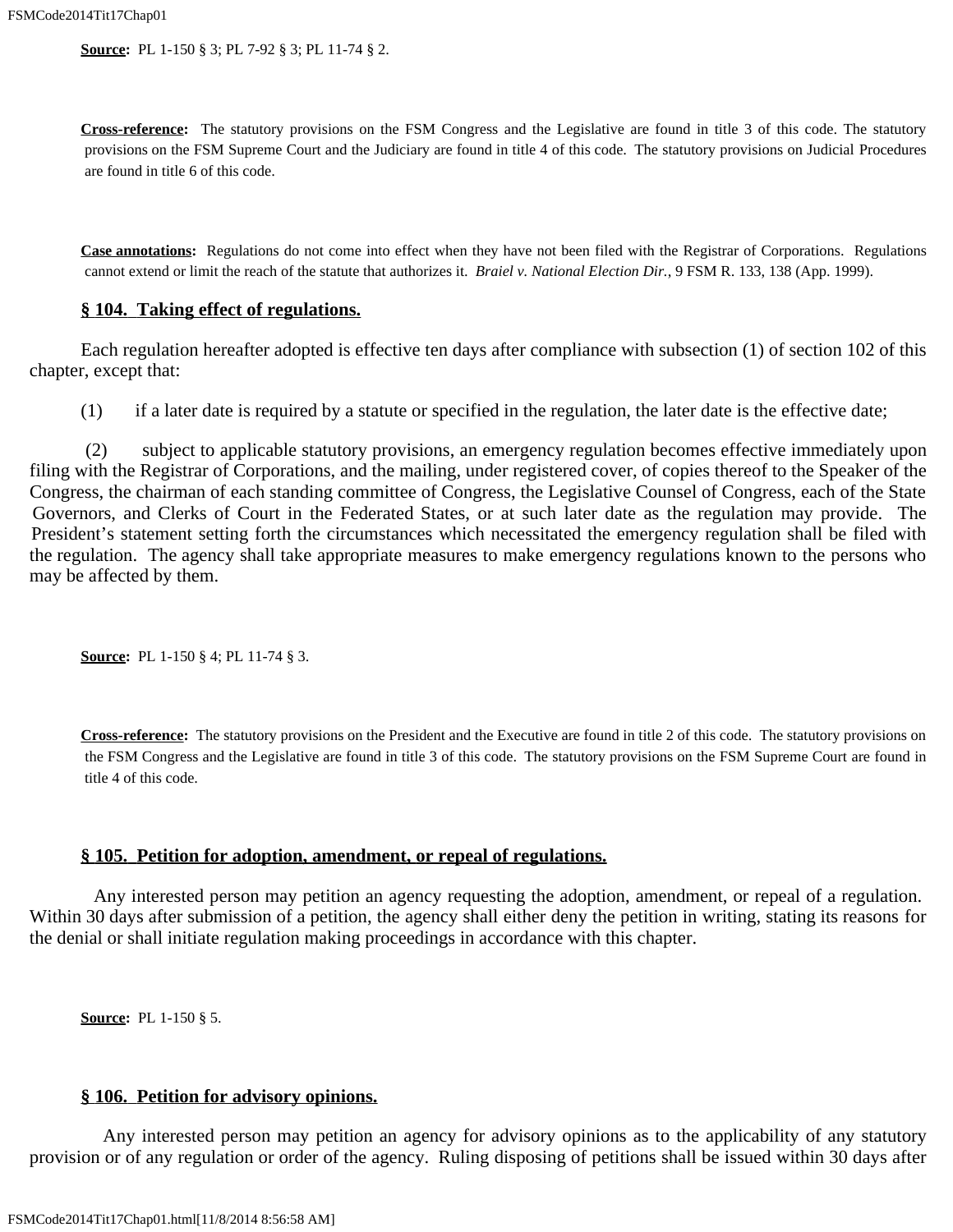submission of a petition.

**Source:** PL 1-150 § 6.

#### **§ 107. Petition for an agency order.**

 Any interested person requesting agency action may petition the agency for an order, which shall be issued within 30 days of the submission of the petition, unless the statute authorizing the agency action requires or expressly permits a decision or order in a different period of time.

**Source:** PL 1-150 § 7.

#### **§ 108. Hearings.**

 (1) Any person aggrieved by agency action is entitled to a hearing before the highest administrative official of the department or office of which the agency is a part. Hearings shall be initiated by the submission of a petition to such administrative official.

 (2) Hearings shall be conducted and orders shall be made in accordance with section 109 of this chapter; provided, however, that in the event and to the extent that any other law establishes another procedure for administrative review of the particular matter the provisions of such other law shall be controlling.

**Source:** PL 1-150 § 8.

**Case annotations:** Analysis of a claim of bias of an administrative decision-maker begins with a presumption that decision-makers are unbiased. The burden is on the challenger to show a conflict of interest or some other specific reason for disqualification. Specific facts, not mere conclusions, are required in order to rebut the presumption. *Heirs of Mongkeya v. Heirs of Mackwelung*, 3 FSM R. 92, 99 (Kos. S. Ct. Tr. 1987).

There is a presumption that a judicial or quasi-judicial official is unbiased. The burden is placed on the party asserting the unconstitutional bias. The presumption of neutrality can be rebutted by a showing of conflict of interest or some other specific reason for disqualification. Where disqualification occurs, it is usually because the adjudicator has a pecuniary interest in the outcome or has been the target of personal abuse or criticism from the party before him. *Suldan v. FSM (II)*, 1 FSM R. 339, 362-63 (Pon. 1983).

### **§ 109. Conduct of hearings.**

 (1) All parties and all persons who have an interest in the controversy who are known to the agency or hearing officer, and any person requesting individual notice shall be entitled to personal notice of all hearings. Persons entitled to notice of a hearing shall be timely informed of: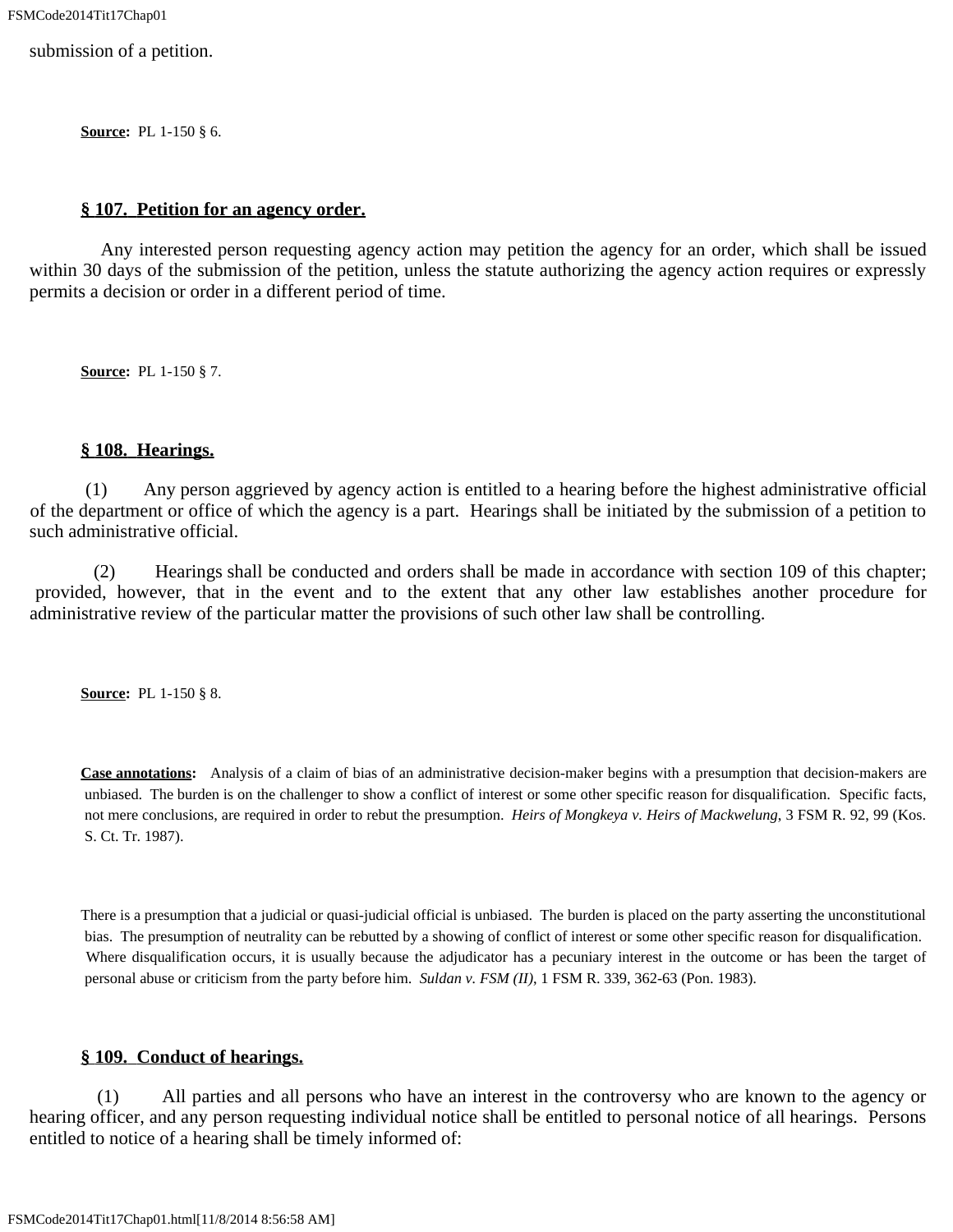- (a) the time, place, and nature of the hearing;
- (b) the legal authority and jurisdiction under which the hearing is to be held;
- (c) the particular sections of the statutes and regulations involved; and
- (d) the issues presented.

 (2) If the agency or other party is unable to state the matters in detail at the time the notice is served, the initial notice may be limited to a statement of the issues involved. Thereafter, upon application, a more definite and detailed statement shall be furnished.

Unless precluded by law, disposition without a hearing may be made of any contested matter by stipulation, agreed settlement, consent, order, or default.

 (4) The hearing shall be held within 30 calendar days after the submission of the petition, unless the petitioner requests a delay. At the hearing, the petitioner, the management official responsible for the agency action which is the subject matter of the controversy, and such other persons as the hearing officer shall permit, shall each have the right to be heard, to present evidence, to confront all adverse witnesses, and to be represented by counsel of his own choosing.

 (5) At the hearing, technical rules of evidence shall not apply. At the discretion of the hearing officer, evidence may be taken stenographically or by recording machine. The hearing officer is authorized to issue subpoenas for witnesses and tangible evidence at the request of any party or on his own motion. Hearings shall be public except when the petitioner requests a closed hearing.

 (6) Within 15 days after the conclusion of a hearing, the hearing officer shall prepare a full written statement of his findings of fact and his decision. The hearing officer shall forthwith transmit his findings of fact and decision to all parties. The decisions of the hearing officer shall constitute final agency disposition of the action.

- (7) The hearing officer may:
	- (a) administer oaths and affirmations;
	- (b) rule on the admissibility of evidence;
	- (c) take dispositions or have dispositions taken when the ends of justice would be served;
	- (d) regulate the course of the hearing;
	- (e) hold conferences for the settlement or simplification of the issues by consent of the parties;
	- (f) dispose of procedural requests or similar matters;
	- (g) make or recommend orders or decisions in accordance with this chapter;
	- (h) take such other action as would serve the ends of justice.

 (8) Except to the extent required for the disposition of ex-parte matters as authorized by law, the hearing officer may not consult a person or party or representative of a person or party on a fact in issue unless notice and opportunity are given to allow all parties to participate.

(9) The hearing officer may:

 (a) communicate with other members of the agency, except as limited by subsection (8) of this section; and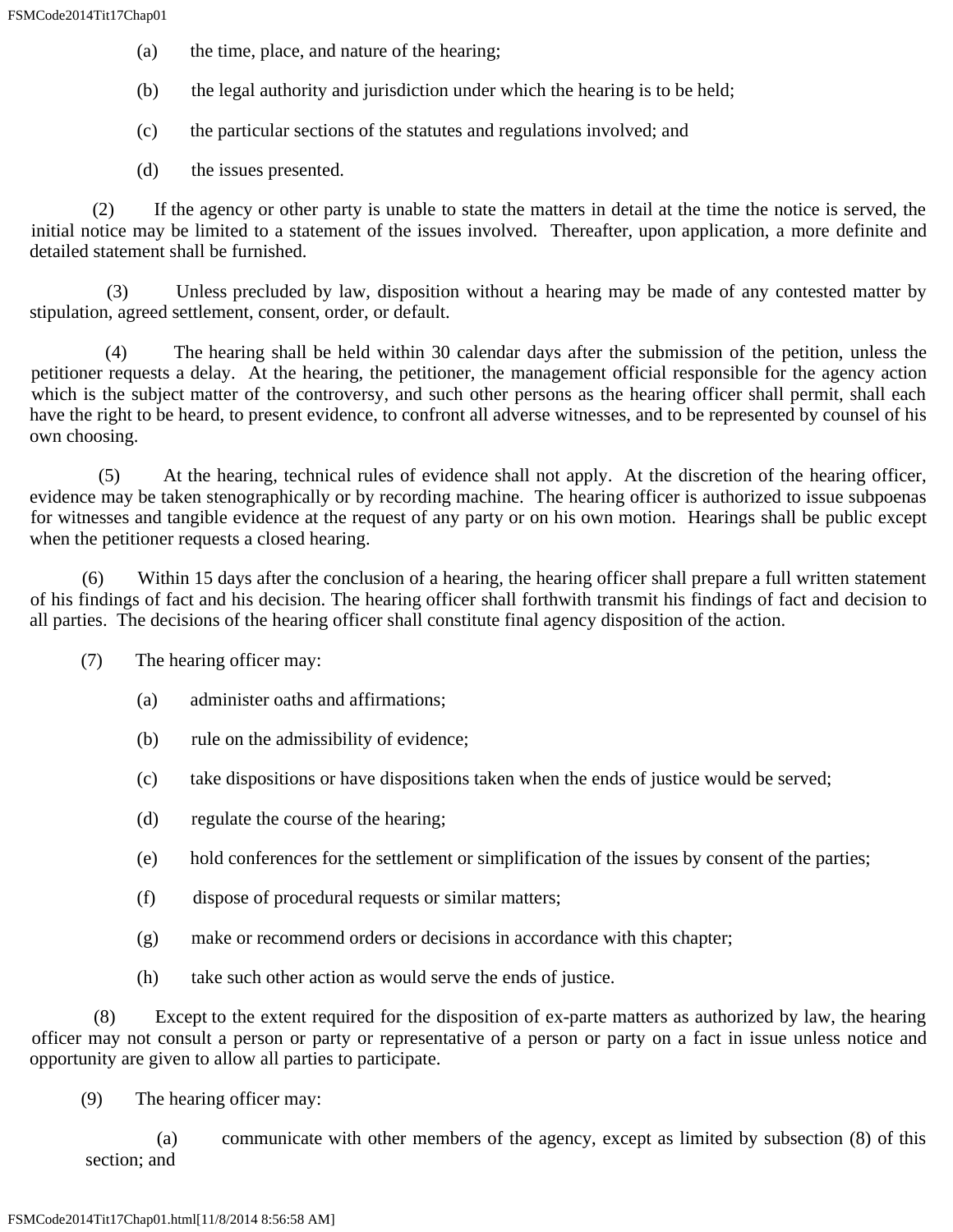(b) have the aid and advice of one or more personal assistants, and of the Attorney General and his staff if such assistance would not be in violation of subsection (8) of this section. Such assistants shall be constrained in the same manner as the hearing officer as provided in subsections (8) and (9) of this section.

 (10) Any oral or documentary evidence may be received, but the hearing officer as a matter of policy shall provide for the exclusion of irrelevant, immaterial, unreliable, or unduly repetitious evidence. Findings of fact shall be based exclusively on the evidence and on matters officially noticed. Except as otherwise provided by law, privileges relating to evidence in the courts of the Trust Territory and Federated States shall apply in the conduct of hearings. A sanction may not be imposed or order or decision issued except on consideration of the whole record supported by and in accordance with substantial evidence. A party is entitled to present his case or defense by oral or documentary evidence, to submit rebuttal evidence, and to conduct such cross-examination as may be required for a full and true disclosure of the facts.

**Source:** PL 1-150 § 9.

**Cross-reference:** The statutory provisions on the Judiciary are found in title 4 of this code. The statutory provisions on Judicial Procedures are found in title 6 of this code.

**Case annotations:** The highest management officials cannot be said to be biased as a class and they cannot be disqualified, by virtue of their positions from final decision-making as to a national government employee's termination under section 156 of the National Public Service System Act, without individual consideration. *Suldan v. FSM (II)*, 1 FSM Intr. 339, 363 (Pon. 1983).

The FSM Rules of Civil Procedure do not apply to proceedings before administrative agencies. *Andrew v. FSM Social Sec. Admin.*, 12 FSM R. 101, 104 (Kos. 2003).

An agency action must be set aside when the action was without substantial compliance with the procedures required by law. *Ruben v. FSM*, 15 FSM R. 508, 516 (Pon. 2008).

When a letter does not set forth the agency's required findings of fact, it does not qualify as a full written statement of the hearing officer's findings of fact and his decision, and in the absence of a full written statement of findings of fact and an explanation of how the hearing officer arrived at his decision, the court has no reasonable basis upon which to review the agency action. Because the agency failed to substantially comply with the procedural requirement, the court will set aside its administrative action. *Ruben v. FSM*, 15 FSM R. 508, 517 (Pon. 2008).

Although a hearing officer has the discretion to decide which recording method to use stenographic or recording machine the hearing officer does not have the discretion to altogether fail to make a record of the hearing and its failure to substantially comply with this procedural requirement is yet another reason an agency action must be set aside. *Ruben v. FSM*, 15 FSM R. 508, 517 (Pon. 2008).

When an agency failed to substantially comply with the procedures required by law through the hearing officer's failure to prepare a full written statement of his findings of fact and his decision and the agency's failure to make a record of the hearing proceedings, either stenographically or by recording machine, the court will set aside the agency order. *Ruben v. FSM*, 15 FSM R. 508, 517 (Pon. 2008).

When there are discrepancies in the evidence, which result in a dispute of material facts, the court will decline an invitation to conduct a *de novo* review and conclude the matter by summary judgment. *Ruben v. FSM*, 15 FSM R. 508, 517 (Pon. 2008).

Under the common law rule known as the doctrine of primary jurisdiction, courts may remand matters to administrative bodies that are familiar with the regulated activity at issue. Courts apply the doctrine of primary jurisdiction in the hope that by remanding matters to an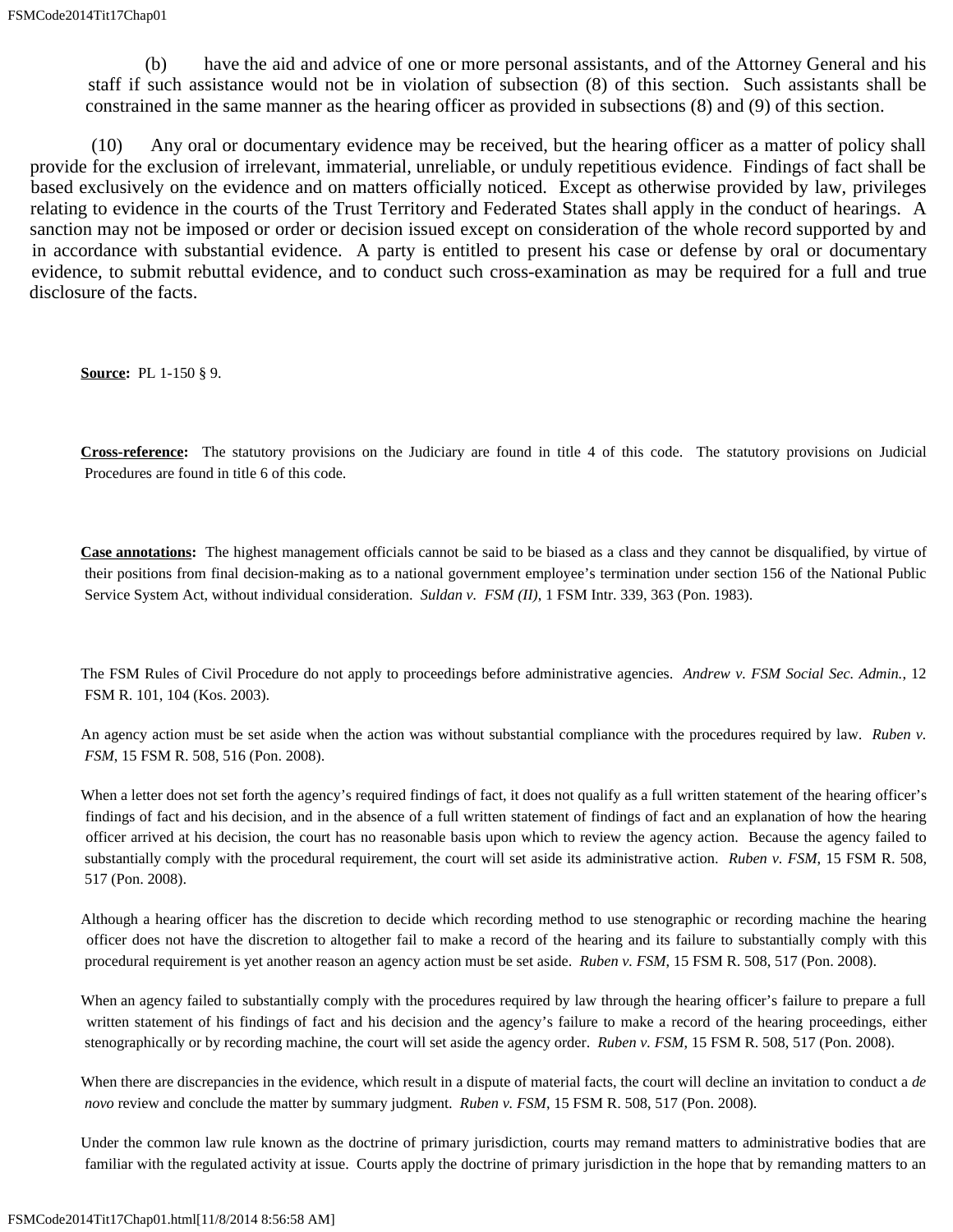administrative body, the administrative determination will obviate the need for further court action or will make possible a more informed and precise determination by the court. *Ruben v. FSM*, 15 FSM R. 508, 518 (Pon. 2008).

The doctrine of exhaustion of remedies requires that a potential plaintiff follow whatever procedures are in place to seek reconsideration of an agency's allegedly erroneous decision before bringing the dispute to the attention of the judiciary. It is incumbent on parties to exhaust administrative procedures concerning their disputes as designated by applicable state law before coming to court, unless and until the state law is judged invalid. *Smith v. Nimea*, 16 FSM R. 186, 190 (Pon. 2008).

Closely related to the requirement of exhausting all administrative remedies before seeking judicial redress is the doctrine of *res judicata*, which bars the relitigation by parties or their privies of all matters that were or could have been raised in a prior action that was concluded by a final judgment on the merits that has been affirmed on appeal or for which time for appeal has expired. Once a plaintiff availed himself of the administrative remedies available for claims under Pohnpei state law, he was obligated to exhaust those remedies as provided by Pohnpei state law before filing suit in the FSM Supreme Court. When the plaintiff failed to exhaust these remedies by failing to appeal the Pohnpei administrative decision, his claims for unpaid wages, overtime, wrongful termination and criminal penalties are barred as a matter of law. *Smith v. Nimea*, 16 FSM R. 186, 190 (Pon. 2008).

### **§ 110. Special provisions with regard to licensing.**

 (1) When a licensee has made timely and sufficient application for renewal of any existing license for any activity of a continuing nature, the existing license does not expire until the application has been finally determined by the agency.

 (2) Except in cases of willful misconduct by a licensee, or except as otherwise provided by law, no revocation, suspension, annulment, or withdrawal of any license is lawful unless the agency gave written notice to the licensee of facts or conduct which warrant the intended action and the licensee was given an opportunity to show compliance with all lawful requirements for the retention of the license. If the President finds that the public health, safety, or welfare requires emergency summary suspension of a license, suspension may be ordered. In such case, the licensee shall be entitled to a prompt hearing in accordance with sections 108 and 109 of this chapter.

**Source:** PL 1-150 § 10.

**Cross-reference:** The statutory provisions on the President and the Executive are found in title 2 of this code.

**Case annotations:** When the Secretary denied an application for a foreign investment permit without delivering notice of his action, made no statement of the reasons in support of his denial, and failed to report to the President, the decision was made without substantial compliance with the procedures required by law and was therefore unlawful. *Michelsen v. FSM*, 5 FSM R. 249, 254-55 (App. 1991).

#### **§ 111. Judicial review of contested cases.**

 (1) This section applies, according to the provisions hereof, except to the extent that statutes enacted by the Congress of the Federated States of Micronesia explicitly limit judicial review.

 (2) A person adversely affected or aggrieved by agency action is entitled to judicial review thereof in the Supreme Court of the Federated States of Micronesia. The Court shall conduct a *de novo* trial of the matter and may receive in evidence any or all of the record from the administrative hearing that is stipulated to by the parties.

 (3) To the extent necessary to decision and when presented, the reviewing Court shall decide all relevant questions of law and fact, interpret constitutional and statutory provisions, and determine the meaning or applicability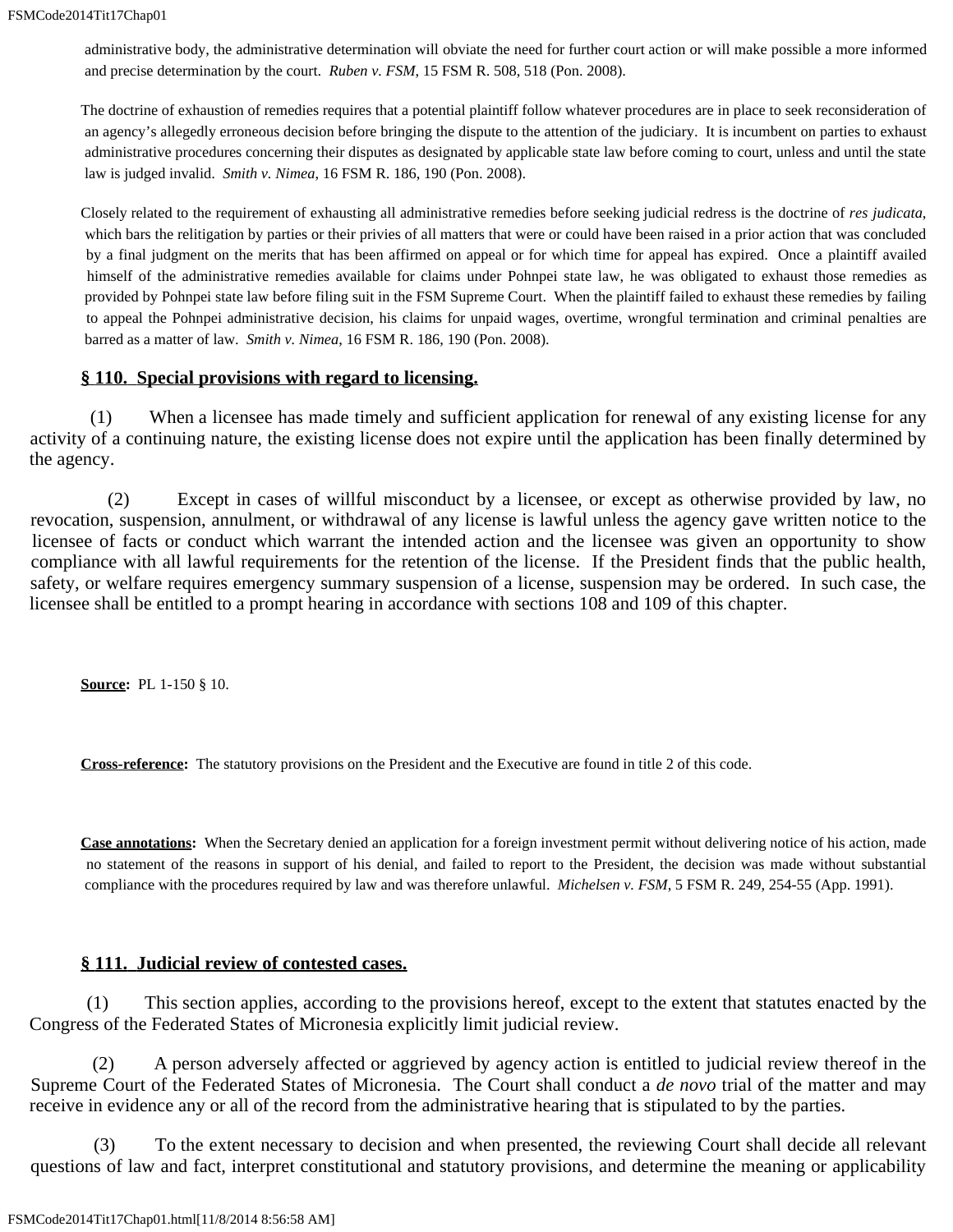of the terms of an agency action. The reviewing Court shall:

- (a) compel agency action unlawfully withheld or unreasonably delayed; and
- (b) hold unlawful and set aside agency actions and decisions found to be:
	- (i) arbitrary, capricious, an abuse of discretion, or otherwise not in accordance with law;
	- (ii) contrary to constitutional right, power, privilege, or immunity;
	- (iii) in excess of statutory jurisdiction, authority, or limitations, or a denial of legal rights;
	- (iv) without substantial compliance with the procedures required by law; or
	- (v) unwarranted by the facts.

**Source:** PL 1-150 § 11; PL 7-92 § 4.

**Cross-reference:** The statutory provisions on the Judiciary are found in title 4 of this code. The statutory provisions on Judicial Procedures are found in title 6 of this code.

The FSM Supreme Court website contains court decisions, rules, calendars, and other information of the court, the Constitution, the code of the Federated States of Micronesia, and other legal resource information at<http://www.fsmsupremecourt.org/>.

#### **Case annotations:**

#### **Administrative Law—Judicial Review**

A person adversely affected or aggrieved by agency action is entitled to judicial review thereof in the FSM Supreme Court. The reviewing court shall hold unlawful and set aside agency actions and decisions found to be: 1) arbitrary, capricious, an abuse of discretion, or otherwise not in accordance with law; 2) contrary to constitutional right, power, privilege, or immunity; 3) in excess of statutory jurisdiction, authority, or limitations, or a denial of legal rights; 4) without substantial compliance with the procedures required by law; or 5) unwarranted by the facts. *Ruben v. FSM*, 15 FSM R. 508, 513 (Pon. 2008).

It is inappropriate for the FSM Supreme Court to consider a claim that a government employee's termination was unconstitutional where the administrative steps essential for review by the court of employment terminations have not yet been completed. 52 F.S.M.C. 157. *Suldan v. FSM (I)*, 1 FSM R. 201, 202 (Pon. 1982).

An employee has not shown that trying to obtain relief for unpaid wages through the administrative process would have been futile when the only evidence is the Director of Administrative Services' letter that applied only to employees in another department whose paychecks were not processed since there is no evidence that funds were not available to pay employees in the employee's department or that liability would be denied for any just claim for unpaid wages on the ground no funding was then available, especially since a claimed inability to pay is not a defense to liability. Thus, whether the state had funds to pay has no bearing on whether it is liable for payment. *Weriey v. Chuuk*, 16 FSM R. 329, 332 (Chk. 2009).

Exhaustion of administrative remedies is ordinarily a prerequisite for judicial jurisdiction. This rule is a wholesome one and an aid to the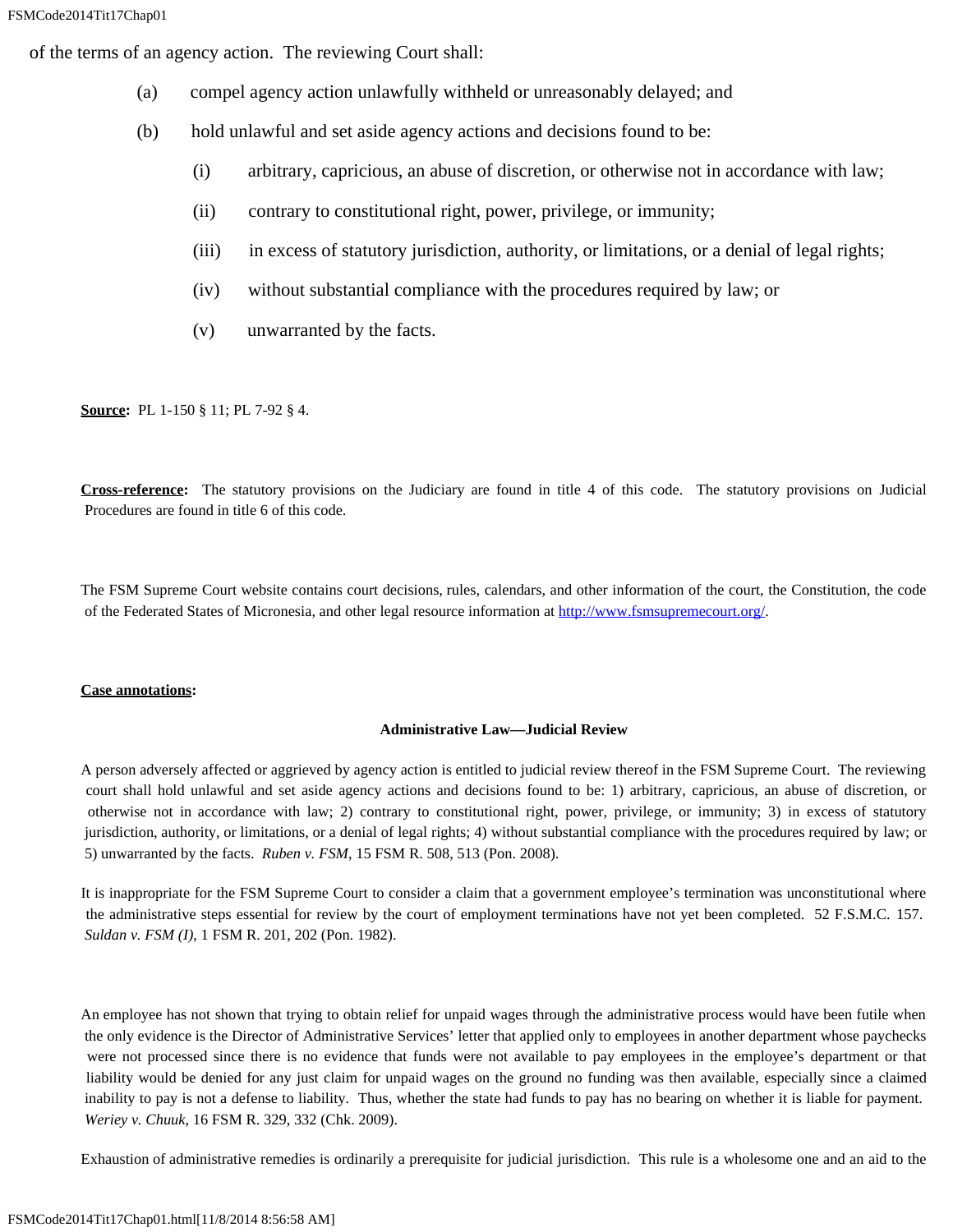proper administration of justice since it prevents the transfer to courts of duties imposed by law on administrative agencies. *Weriey v. Chuuk*, 16 FSM R. 329, 332 (Chk. 2009).

An appeal from an administrative agency must be started within the established statutory time period. This has the salutary effect of permitting resolution by the administrative agency, which may either satisfy the aggrieved party or mollify his concerns, thus conserving scarce judicial resources. The only exception to the requirement to exhaust this remedy first is if to do so would be futile. *Sipenuk v. FSM Nat'l Election Dir.*, 15 FSM R. 1, 5 n.2 (App. 2007).

When a state administrative agency asks that the FSM Supreme Court not exercise jurisdiction in a case because the case involves a question about land, and land issues are best (and traditionally) left to the state court, but when a deeper analysis reveals that the case is not fundamentally a land case, but rather one in which the court is being asked to review an agency's action and determine whether that action was lawful from an administrative or procedural point of view, not a substantive one, the question presented is not whether the plaintiff is entitled to the assignment of the lease in question, but rather whether the board possessed the authority to reconsider its decision and, if so, did it do so in a manner that recognized plaintiff's rights under the FSM Constitution. In such a case, the FSM Supreme Court does not lack subject matter jurisdiction, and the plaintiff's complaint will not be dismissed. Asumen Venture, Inc. v. *Board of Trustees*, 12 FSM R. 84, 90 (Pon. 2003).

When, through the discovery process, further briefing, and a trial, a plaintiff could show that an agency acted in a manner that violated its statutory duties and when its motion to dismiss fails to set forth the applicable laws and administrative rules that dictate how it conducts business, the court is disinclined to decide as a matter of law that its actions were authorized, lawful, and procedurally correct and will allow the claim to remain, allow further briefing and discovery, and then entertain a motion for summary judgment. *Asumen Venture, Inc. v. Board of Trustees*, 12 FSM R. 84, 91 (Pon. 2003).

A court should not decide a constitutional issue when there remains a possibility that an administrative decision will obviate the need for a court decision. *Suldan v. FSM (I)*, 1 FSM R. 201, 205 (Pon. 1982).

A regulation cannot impermissibly extend or limit the reach of the statute that authorizes it. *Continental Micronesia, Inc. v. Chuuk*, 17 FSM R. 526, 533 (Chk. 2011).

An unconstitutional statute may not be redeemed by voluntary administrative action. *Continental Micronesia, Inc. v. Chuuk*, 17 FSM R. 526, 533 (Chk. 2011).

Where a Public Land Authority has erred procedurally, but there is no suggestion of bad faith or substantive violations by the Authority, the FSM Supreme Court may appropriately employ the doctrine of primary jurisdiction to remand the public land issue to the Authority for its decision. *Etpison v. Perman*, 1 FSM R. 405, 429 (Pon. 1984).

The FSM Supreme Court finds within the Administrative Procedures Act, 17 F.S.M.C. §§ 101-113, the necessary flexibility to expedite review of an administrative proceeding. *Olter v. National Election Comm'r*, 3 FSM R. 123, 128 (App. 1987).

The fact that some provisions of the APA are overridden by the National Election Code does not constitute either an explicit or implicit statement that the judicial review provisions of the APA are partially or wholly inapplicable to appeals from decisions of the commissioner. The APA is not an all or nothing statute. That the APA's timing provisions do not apply to recount petitions does not mean the APA's judicial review provisions are inapplicable to appeals from denial of such petitions. *Olter v. National Election Comm'r*, 3 FSM R. 123, 130 (App. 1987).

It is appropriate for courts to defer to a decision-maker when Congress has told the courts to defer or when the agency has a better understanding of the relevant law. *Olter v. National Election Comm'r*, 3 FSM R. 123, 133, 134 (App. 1987).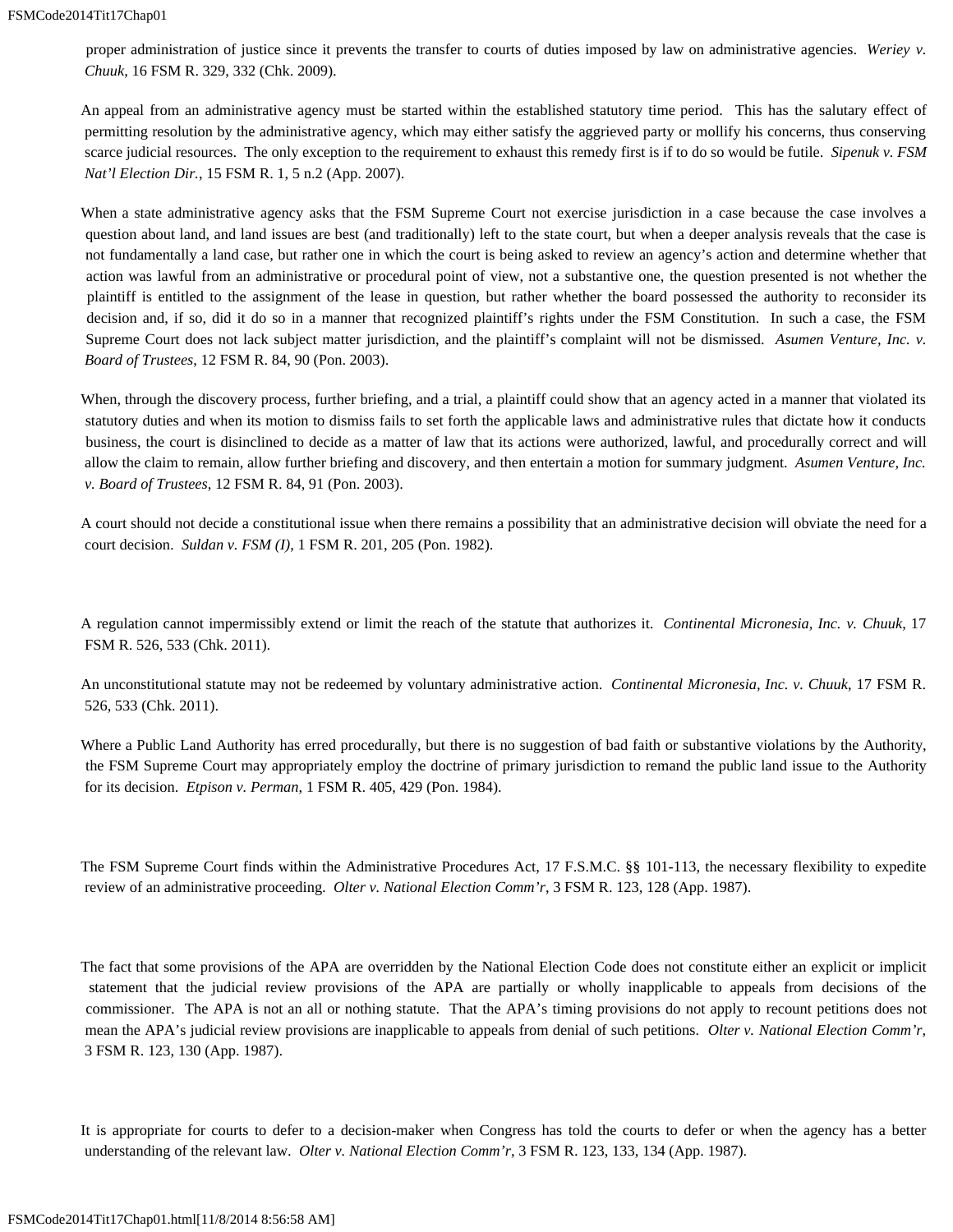The FSM Supreme Court need not dwell upon the apparent conflicts between two lines of cases in the United States concerning the scope of judicial review of administrative actions, but should search for reconciling principles which will serve as a guide to court within the Federated States of Micronesia when reviewing agency decisions of the law. *Olter v. National Election Comm'r*, 3 FSM R. 123, 132 (App. 1987).

If an agency decision is a considered judgment arrived at on the basis of hearings, a full record, and careful reflection, courts are more likely to rely on the knowledge and judgment of the agency and to restrict the scope of judicial review. *Olter v. National Election Comm'r*, 3 FSM R. 123, 134 (App. 1987).

In reviewing the termination of national government employees under the National Public Service System Act, the FSM Supreme Court will review factual findings insofar as necessary to determine whether there is evidence to establish that there were grounds for discipline. *Semes v. FSM*, 4 FSM R. 66, 71 (App. 1989).

The Administrative Procedure Act judicial review provisions do not apply to statutes enacted by the Congress of the Federated States of Micronesia to the extent that those statutes explicitly limit judicial review. *Semes v. FSM*, 4 FSM R. 66, 72 (App. 1989).

Under the National Public Service System Act, where the FSM Supreme Court's review is for the sole purpose of preventing statutory, regulatory and constitutional violations, review of factual findings is limited to determining whether substantial evidence in the record supports the conclusion of the administrative official that a violation of the kind justifying termination has occurred. *Semes v. FSM*, 4 FSM R. 66, 72 (App. 1989).

When there is no statement in an act or implication in its regulative history that Congress intended court deference to administrative interpretations of the statute, courts make their own independent determination as to the meaning of the statute. *Michelsen v. FSM*, 3 FSM R. 416, 421 (Pon. 1988).

A foreign investment permit applicant aggrieved by a final permit decision may appeal the decision to the FSM Supreme Court. 32 F.S.M.C. 215. *Michelsen v. FSM*, 5 FSM R. 249, 252-53 (App. 1991).

The standard of review of an agency decision is to determine whether the action was lawful. *Michelsen v. FSM*, 5 FSM R. 249, 254 (App. 1991).

The Foreign Investment Act does not explicitly limit judicial review therefore an aggrieved person affected by an agency decision may seek review under the Administrative Procedures Act. *Michelsen v. FSM*, 5 FSM R. 249, 254 (App. 1991).

Generally, the conduct of elections is left to the political branches of government, unless the court has powers specifically given to it by Congress contrary to that general rule. *Kony v. Mori*, 6 FSM R. 28, 29 (Chk. 1993).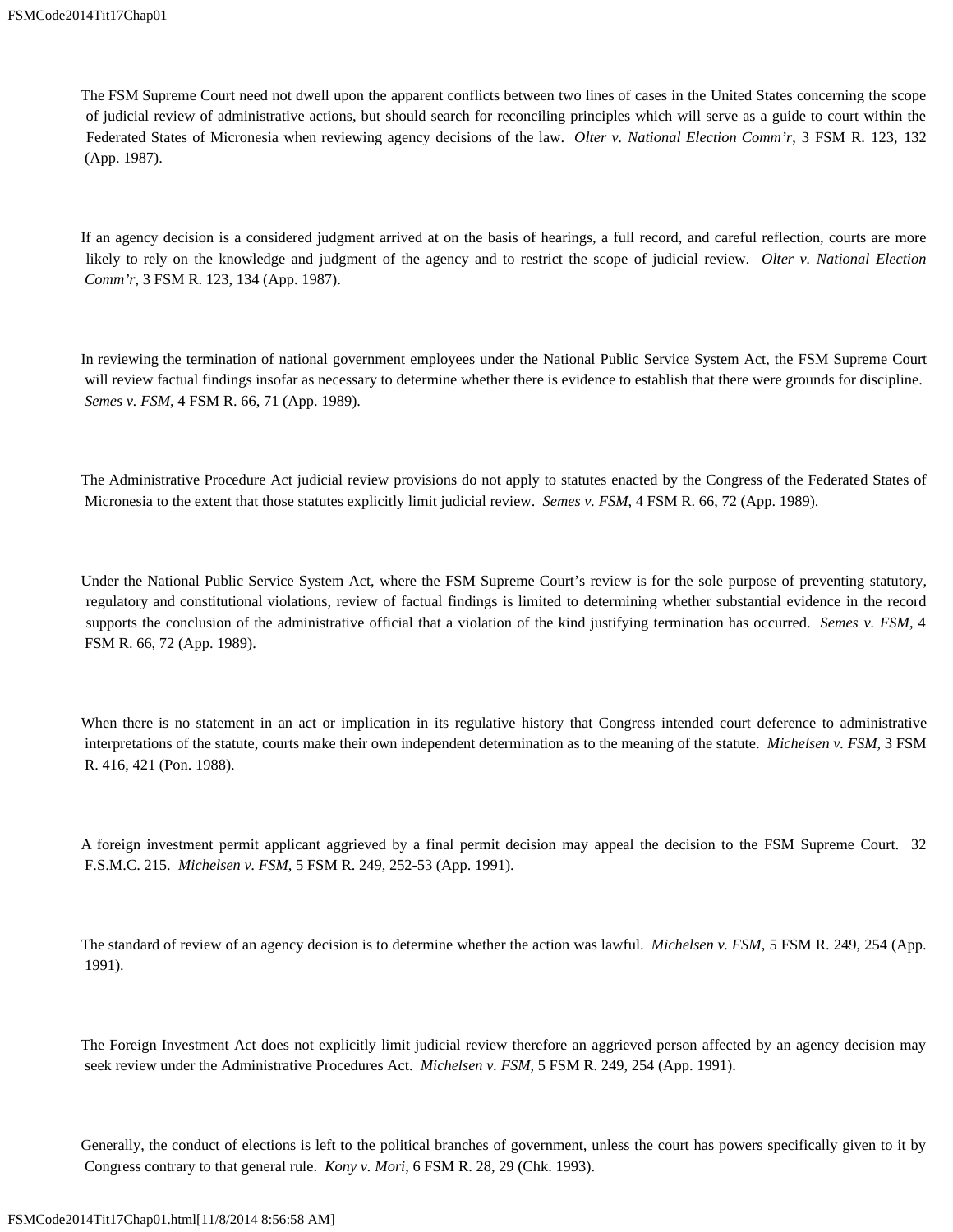By statute an aggrieved candidate in an election contest can only appeal to the FSM Supreme Court after his petition to the National Election Commissioner has been denied. *Kony v. Mori*, 6 FSM R. 28, 30 (Chk. 1993).

Judicial review of agency actions must first be sought in the trial division unless there is a specific statute which provides otherwise. *Moroni v. Secretary of Resources & Dev.*, 6 FSM R. 137, 138-39 (App. 1993).

The Administrative Procedures Act provides for judicial review of administrative acts and applies to all agency actions unless explicitly limited by Congressional statute. It mandates the court to "conduct a de novo trial of the matter," and to "decide all relevant questions of law and fact." *Moroni v. Secretary of Resources & Dev.*, 6 FSM R. 137, 138 (App. 1993).

The public policy against extended litigation does not mandate a direct appeal to the appellate division from an agency action since the statutory scheme unambiguously requires pursuit of remedies in the trial division first, and the trial division proceeding may resolve the matter. *Moroni v. Secretary of Resources & Dev.*, 6 FSM R. 137, 139 (App. 1993).

#### **§ 112. Appeals.**

 An aggrieved party may obtain a review of any final judgment of the Trial Division of the Supreme Court under this chapter by appeal to the Appellate Division of the Supreme Court. The appeal shall be taken as in other civil cases, and the judgment be reviewed by considering the finding of the Trial Division in light of whether it was justified by substantial evidence of record.

**Source:** PL 1-150 § 12; PL 7-92 § 5.

**Cross-reference:** The statutory provisions on the Judiciary are found in title 4 of this code. The statutory provisions on Judicial Procedures are found in title 6 of this code.

The FSM Supreme Court website contains court decisions, rules, calendars, and other information of the court, the Constitution, the code of the Federated States of Micronesia, and other legal resource information at<http://www.fsmsupremecourt.org/>.

**Case annotations:** When an appeal from an administrative agency decision involves issue of extreme time sensitivity and of national importance that ultimately would have to be decided by the appellate division the court may allow a direct appeal to the appellate division. *Robert v. Mori*, 6 FSM R. 394, 397 (App. 1994).

It is standard appellate procedure (as used in judicial review of administrative decisions) to file briefs and hear oral argument on them. This permits the appellate parties to argue errors of law or other deficiencies in the proceeding below and to direct the court's attention to